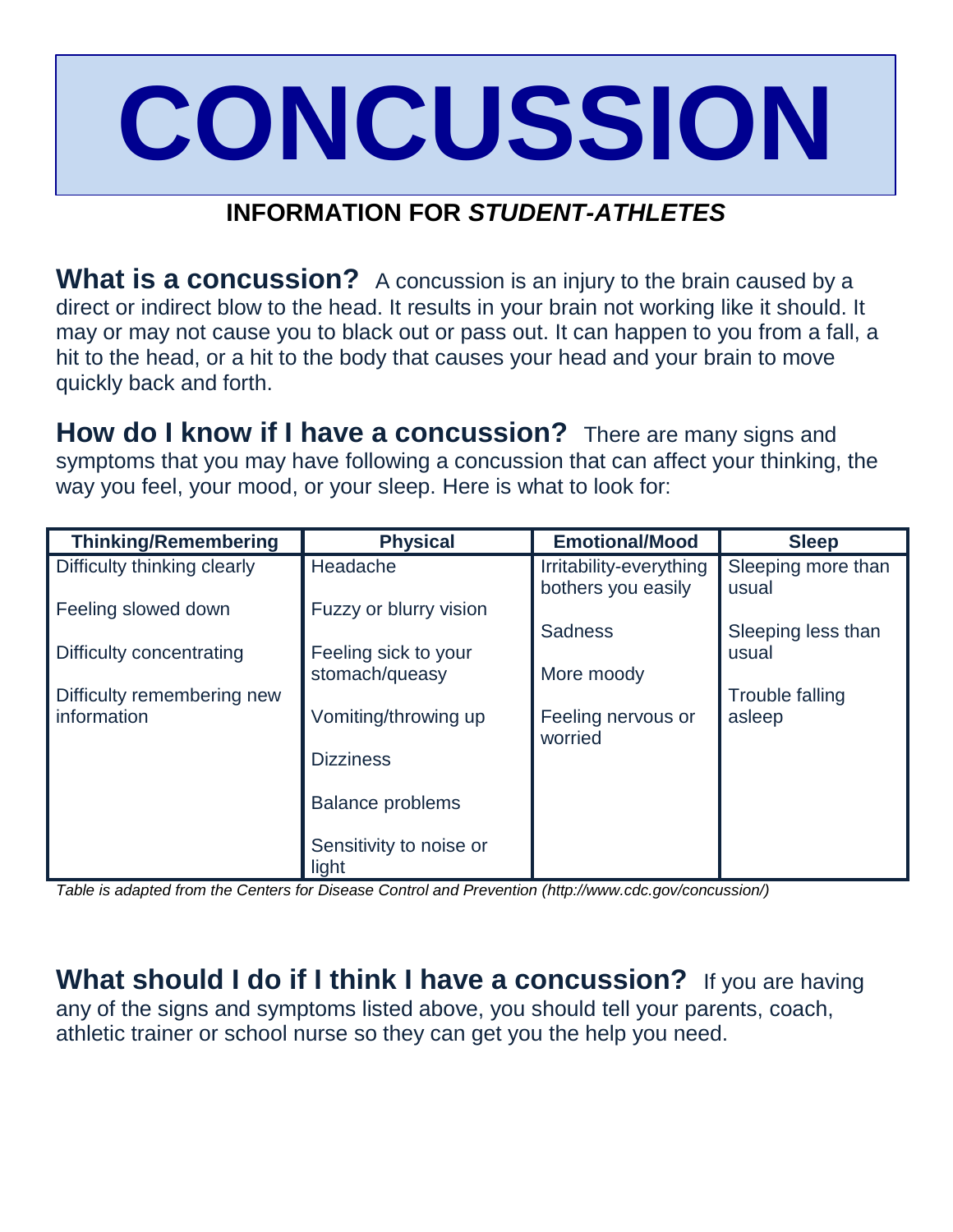**When should I be particularly concerned?** If you have a headache that gets worse over time, you are unable to control your body, you throw up repeatedly or feel more and more sick to your stomach, or your words are coming out funny/slurred, you should let an adult like your parent or coach or teacher know right away, so they can get you the help you need before things get any worse.

**What are some of the issues that may affect me after a concussion?** You may have trouble in some of your classes at school or even with activities at home. If you continue to play or return to play too early with a concussion, you may have ongoing sadness, not feel like yourself, or have trouble remembering things for a long time. Once you have a concussion, you are more likely

to have another concussion.

## **How do I know when it's ok to return to physical activity and**

**my sport after a concussion?** After telling your coach, your parents, and any medical personnel around that you think you have a concussion, you will probably be seen by a doctor trained in helping people with concussions. Your school and your parents can help you decide who is best to treat you and help to make the decision on when you should return to activity/play or practice. Your school will have a policy in place for how to treat concussions. You should not return to play or practice on the same day as your suspected concussion.

*You should not have any symptoms at rest or during/after activity when you return to play, as this is a sign your brain has not recovered from the injury.*

Ask your licensed athletic trainer, coach, or athletic director about:

The Emergency Action Plan at your school

The concussion policy at your school

What you should do if you have a concussion

How to play your sport in the safest way

*This information is provided to you by the UNC Matthew Gfeller Sport-Related TBI Research Center, North Carolina Medical Society, North Carolina Athletic Trainers' Association, Brain Injury Association of North Carolina, North Carolina Neuropsychological Society, and North Carolina High School Athletic Association.*